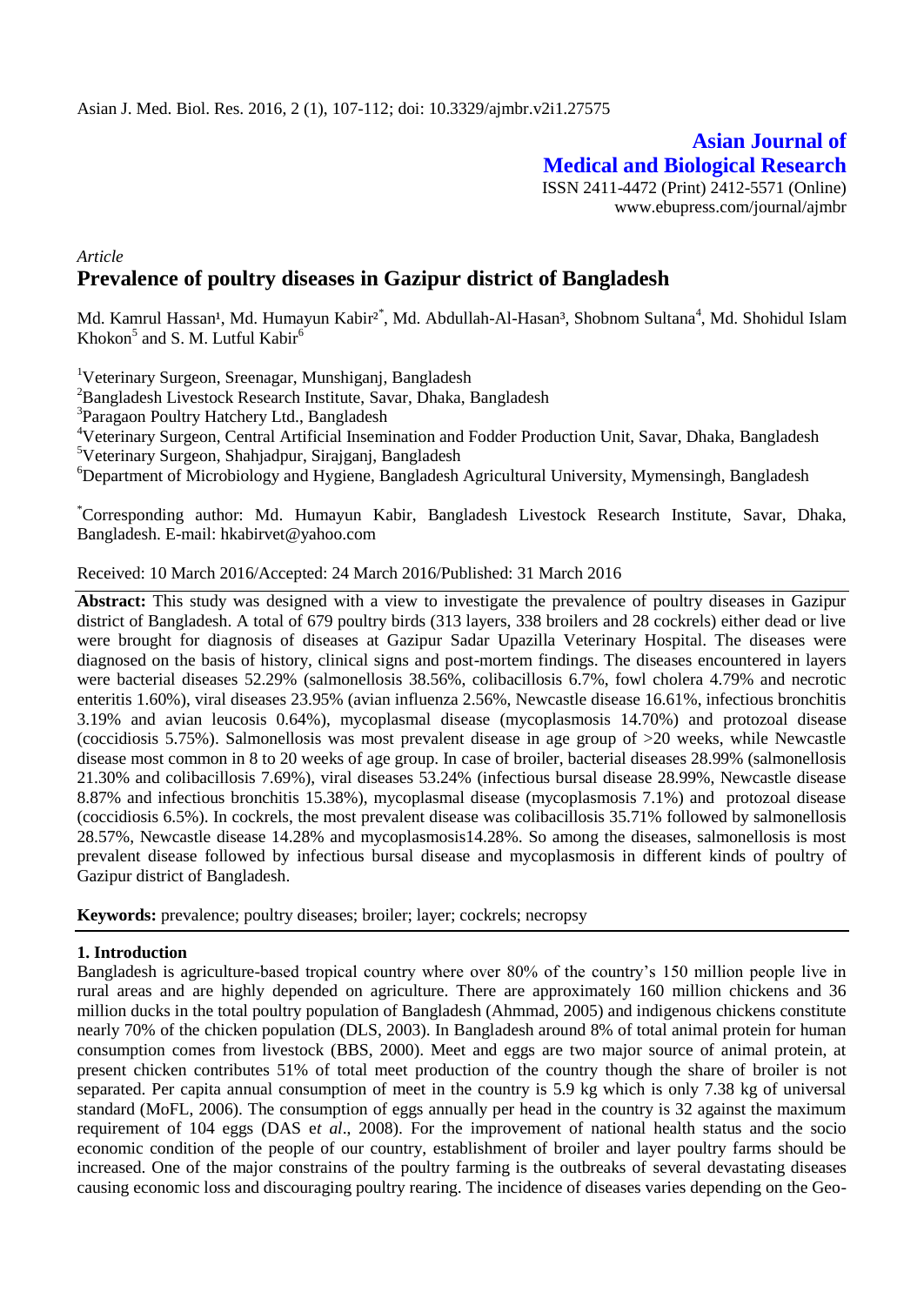climatic condition, season, bread and age of the bird. Again, the incidence of particular disease in an area sometimes may be negligible and at other time if may cause havoc. In prevention and controlled strategies of a disease, the epidemiological knowledge of the disease and knowledge about the pathogenesis and pathology of particular disease is prerequisite in the proper diagnosis of the malady is very necessary. Among the various diagnosis procedures necropsy remains in key point. Considering the above mentioned facts the diagnostic investigation on the poultry diseases in Gazipur Sadar Veterinary Hospital, Gazipur was undertaken in order to achieve the following objectives:

- a) To observe the prevalence of poultry diseases at Gazipur Sadar Upazilla in Bangladesh.
- b) To study the post-mortem lesions of poultry.

# **2. Materials and Methods**

## **2.1. Selection of study area**

The study was performed at Gazipur Sadar Upazilla Veterinary Hospital, Gazipur, Bangladesh.

## **2.2. Duration of study**

The study was conducted from October 2012 to December 2012 over a period of 2 months.

# **2.3. Methods of sample collection**

During the study period, lived and killed diseases birds were received at Upazilla Veterinary Hospital of Gazipur Sadar. The diseases were diagnosed on the basis of history, clinical signs and post-mortem lesions. Only in case of avian influenza suspected birds, isolated and collected tracheal and cloacal swab and then rapid antigenic detection test were performed at district livestock hospital laboratory.

# **2.4. Laboratory examination for avian influenza by rapid flu detection test**

At first 7/8 drops of Buffer solution is taken in a test tube

 ↓ Collection of tracheal swab by cotton bud

 ↓ Cotton swab is put into test tube and mixed properly

 ↓ Then test strip into the test tube and observed 3-4 minute

 ↓ If the upper and lower yellow indicator turned to red color, the test was positive and upper indicator was red and indicator was unchanged, it indicated the test was negative.

## **3. Results and Discussion**

The present pathological investigation detected a large number of diseases responsible for the morbidity and mortality of chicks in Gazipur Sadar area. Birds were examined for diagnosis of diseases on the basis of history, clinical sign and post-mortem finding. For confirmatory diagnosis, some microscopic examination and bacteriological test were performed. The proportional diagnosis of different diseases of layer, broiler and cockerels are presented in Table 1. Frequency of different diseases (age wise) in layers, broilers and cockerels are summarized in Table 2. For the convenience of description, the recorded diseases were classified and categorized as viral diseases, bacterial diseases, mycoplasmal diseases, protozoal diseases.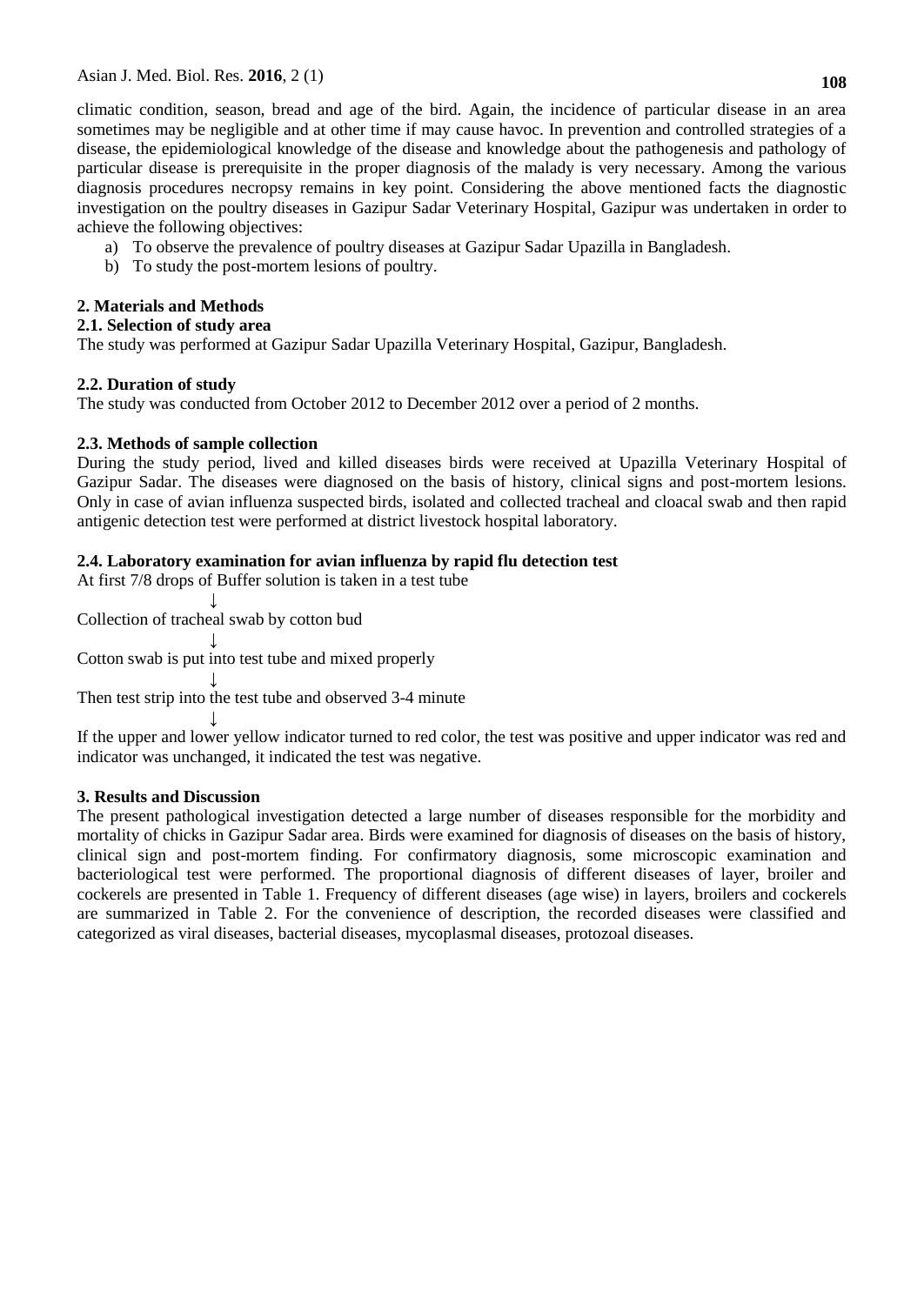# **Table 1. Frequency of different diseases in broilers, layers and cockerels.**

| <b>Type of Diseases</b>       | Name of disease                    | <b>Broiler</b>           | Layer             | <b>Cockerel</b>              | <b>Total No.</b> | <b>Overall</b>              |
|-------------------------------|------------------------------------|--------------------------|-------------------|------------------------------|------------------|-----------------------------|
|                               | Avian influenza                    |                          | 8 (2.56%)         |                              | 8                | percentage $(\% )$<br>1.01% |
| <b>Viral diseases</b>         | Newcastle disease<br>(ND)          | 30 (8.87%)               | 52<br>$(16.61\%)$ | 4(14.28%)                    | 86               | 12.66%                      |
|                               | Infectious bursal<br>disease (IBD) | 98 (28.99%)              | $(0.95\%)$<br>3   |                              | 101              | 14.87%                      |
|                               | Infectious<br>bronchitis (IB)      | 52 (15.38%)              | 10(3.19%)         |                              | 62               | 9.13%                       |
|                               | Avian leucosis                     |                          | $2(0.64\%)$       | $\overline{a}$               | $\overline{c}$   | .29%                        |
|                               | Salmonellosis                      | 72 (21.30%)              | 121<br>(38.56%)   | 8 (28.57%)                   | 191              | 28.56%                      |
| <b>Bacterial</b>              | Fowl cholera                       |                          | 15 (4.79%)        |                              | 15               | 2.2%                        |
| disease                       | Collibacillosis                    | 26 (7.69%)               | 21(6.7%)          | 10(35.71%)                   | 57               | 8.3%                        |
|                               | Necrotic enteritis                 |                          | $5(1.60\%)$       | $\overline{\phantom{a}}$     | 5                | .74%                        |
|                               | Infectious coryza                  | $\overline{\phantom{0}}$ | $2(0.64\%)$       | $\overline{\phantom{a}}$     | $\overline{c}$   | .29%                        |
| <b>Protozoal</b><br>disease   | Coccidiosis                        | 22<br>$(6.5\%)$          | 18 (5.75%)        | $\overline{2}$<br>$(7.11\%)$ | 42               | 6.18%                       |
| <b>Mycoplasmal</b><br>disease | Mycoplasmosis/<br><b>CRD</b>       | 24<br>$(7.1\%)$          | 46<br>$(14.70\%)$ | 4(14.28%)                    | 74               | 10.89%                      |
|                               | Helminth parasitic<br>infection    |                          | 14<br>$(4.14\%)$  |                              | 14               | 2.06%                       |
| <b>Other diseases</b>         | Egg peritonitis                    |                          | 4(1.27%)          | $\overline{\phantom{a}}$     | 4                | .58%                        |
|                               | Nutritional<br>deficiency          |                          | 6(1.19%)          | $\overline{\phantom{a}}$     | 6                | .88%                        |
| Total                         |                                    | 338                      | 313               | 28                           | 679              |                             |

**Table 2. Frequency of different diseases (age wise) in layers, broilers and cockerels.**

| <b>Types of bird</b> | <b>Disease</b>            | 0-8 weeks   | 8-20 weeks   | $> 20$ weeks |
|----------------------|---------------------------|-------------|--------------|--------------|
| Layer                | Avian influenza           |             | 8            |              |
|                      | Newcastle disease         | 8           | 12           | 32           |
|                      | Infectious bursal disease | 3           |              |              |
|                      | Infectious bronchitis     |             | 3            | 6            |
|                      | Avian Leucosis            |             |              | 2            |
|                      | Salmonellosis             | 32          | 24           | 65           |
|                      | Colibacillosis            | 14          | 5            | 2            |
|                      | Fowl cholera              |             | 2            | 13           |
|                      | Mycoplasmosis             | 2           | 12           | 32           |
|                      | Coccidiosis               | 8           | 6            | 4            |
|                      | Necrotic enteritis        |             |              | 5            |
|                      | Egg peritonitis           |             |              | 4            |
|                      |                           | $0-10$ days | $10-20$ days | 20-35 days   |
| <b>Broiler</b>       | Newcastle disease         | 2           | 12           | 16           |
|                      | Infectious bursal disease | 8           | 22           | 68           |
|                      | Infectious bronchitis     | 0           | 10           | 42           |
|                      | Salomonellosis            | 14          | 38           | 20           |
|                      | Colibacilosis             | 4           | 12           | 26           |
|                      | Mycoplasmosis             |             | 20           | 3            |
|                      | Coccidiosis               |             | 6            | 16           |
|                      |                           | 0-6 weeks   | 6-20 weeks   | >20 weeks    |
| Cockerels            | Newcastle disease         |             | 4            |              |
|                      | Salmonella                |             | 3            | 4            |
|                      | Colibacillosis            |             | 4            | 6            |
|                      | Mycoplasmosis             |             | 3            |              |
|                      | Coccidiosis               | 2           |              |              |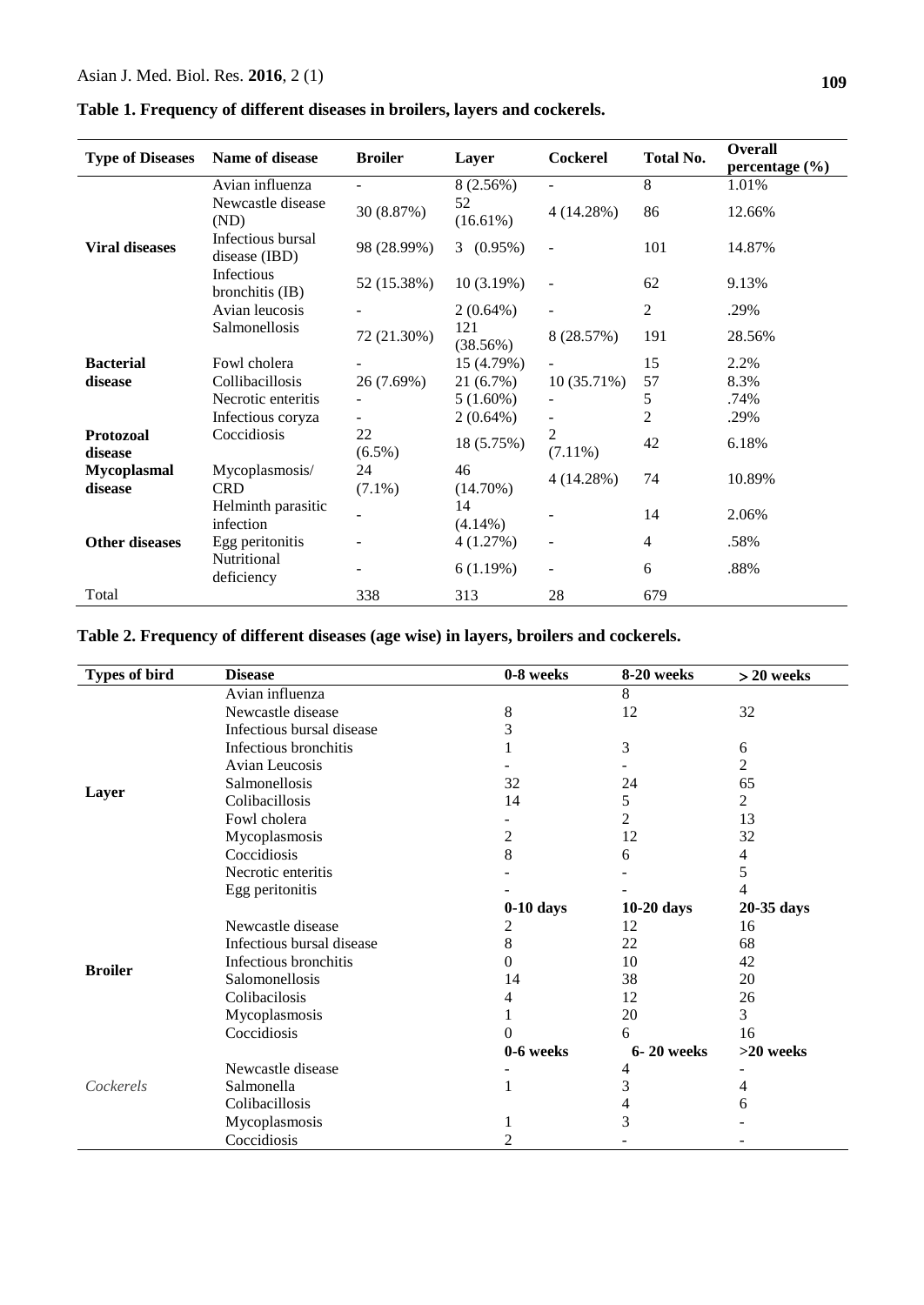# **3.1. Viral diseases**

### **3.1.1. Avian influenza**

Out of 679 cases, 8 cases (1.01%) of avian influenza were recorded. The farm Kushkhali poultry complex, Konabari, Gazipur has 2500 layer birds. 3 birds were diagnosis by post-mortem and then sample were collected from another 2 birds for confirmatory diagnosis by rapid antigen detection test. After confirmation, all birds were culled.

The clinical sign were as reported by owner and observed during clinical examination of sick birds. The characteristics clinical sign are cyanosis and edema of the head, hemorrhage on the comb and wattle and subcutaneous hemorrhage on the leg shanks.

Gross lesion of avian influenza included foci of hemorrhage in the laryngeal lining. Extensive and severe fibrinous exudates on the air sac, pericardial sac and peritoneum, necrosis in liver and spleen, kidney swollen.

## **3.1.2. Infectious bursal disease**

This diagnostic investigation revealed a total of 101 cases (14.87%) of IBD of which 98 (97%) cases were in broker at different age and 3 cases 3% in layer birds under 3 weeks. Within these 101 cases, 8 cases were diagnosed as mixed infection with coccidiosis.

Clinical sign recorded from owners for IBD were depression, inappetance unable to stand vent peeking and diarrhoea. In mixed infection cases, spotted blood are found with diarrhoea.

In most cases of IBD, hemorrhage are found in breast and thigh muscle. Bursa were enlarged then normal with hemorrhage and edematous swelling. In some cases, bursa are atrophied. In many cases, hemorrhage is found in lining of proventiculus and gizzard.

## **3.1.3. Newcastle disease**

In this diagnostic investigation, a total of 86 cases (12.66%) of Newcastle disease were recorded. Among this 30 cases in broiler, 52 cases layer, 4 cases cockrel.

History from owner recorded clinical sign were increased respiration, listlessness, weakness, anorexia, edema around the eyes and head. In some case, greenish diarrheas are found.

In case of ND, relevant lesions recorded at the time of necropsy, included pinpoint hemorrhage in the proventiculus. Hemorrhagic lesions are also found in small intestine and trachea**.** 

### **3.1.4. Infectious bronchitis**

In the present investigation, Infectious bronchitis was recorded in 62 cases (9.13%). At early winter, these types of cases are increased. Out of 62 cases 52 (15.38%) cases broiler and 10 (3.19) layers.

The clinical sign of IB were recorded sneezing, coughing and rules. Nasal and ocular discharge also found. In case layer, egg production decreased.

Caseous exudates are found in nasal passage and trachea, air saculitis and kidney.

## **3.1.5. Avian leucosis**

This investigation recorded a total of 2 cases (0.29%) of avian or lymphoid leucosis of which all cases are  $>20$ weeks of age.

The histories for clinical sign recorded from owner were inappetence and decrease egg production.

In post-mortem examination the affected liver greatly enlarged, nodular tumors are appeared and moderately firm. The spleens are also enlarged and nodular tumors were found.

Avian influenza is a great threat for poultry industry in Bangladesh. The country first experienced HPAI in early 2007. After the 1<sup>st</sup> outbreak of AI in March 2007, 4 waves of outbreak occurred in Bangladesh till 2009.AI was recorded to cause 2.56% death in layer birds. The present study revealed 15% of IBD was recorded of which the broiler 97% and layer 3%. Among the broiler chickens, heavier losses recorded in last stage of age (20-35 days). This findings support the earlier reports of Islam *et al.* (2003) and Das *et al.* (2005) who recorded 19.16%, 24.26%, 21.1% mortality of chickens due to IBD respectively. The disease was characterized by thigh muscle hemorrhage, swollen and edematous bursa, high morbidity and mortality in chicken ass described by Calnek *et al.* (1997).

In the present investigation, 13% of ND causes were found which are agreement with the earlier report of Islam *et al.* (2005) and Das *et al.* (2005) who recorded 6.73%, 7.9% and 19.5 %. The present findings would indicate that the reemergence of ND in commercial flocks is still a threat to the poultry industry in spite of availability use of ND vaccines. Its needs to be investigated if the reemergence of ND is due to vaccination failure or any other factor.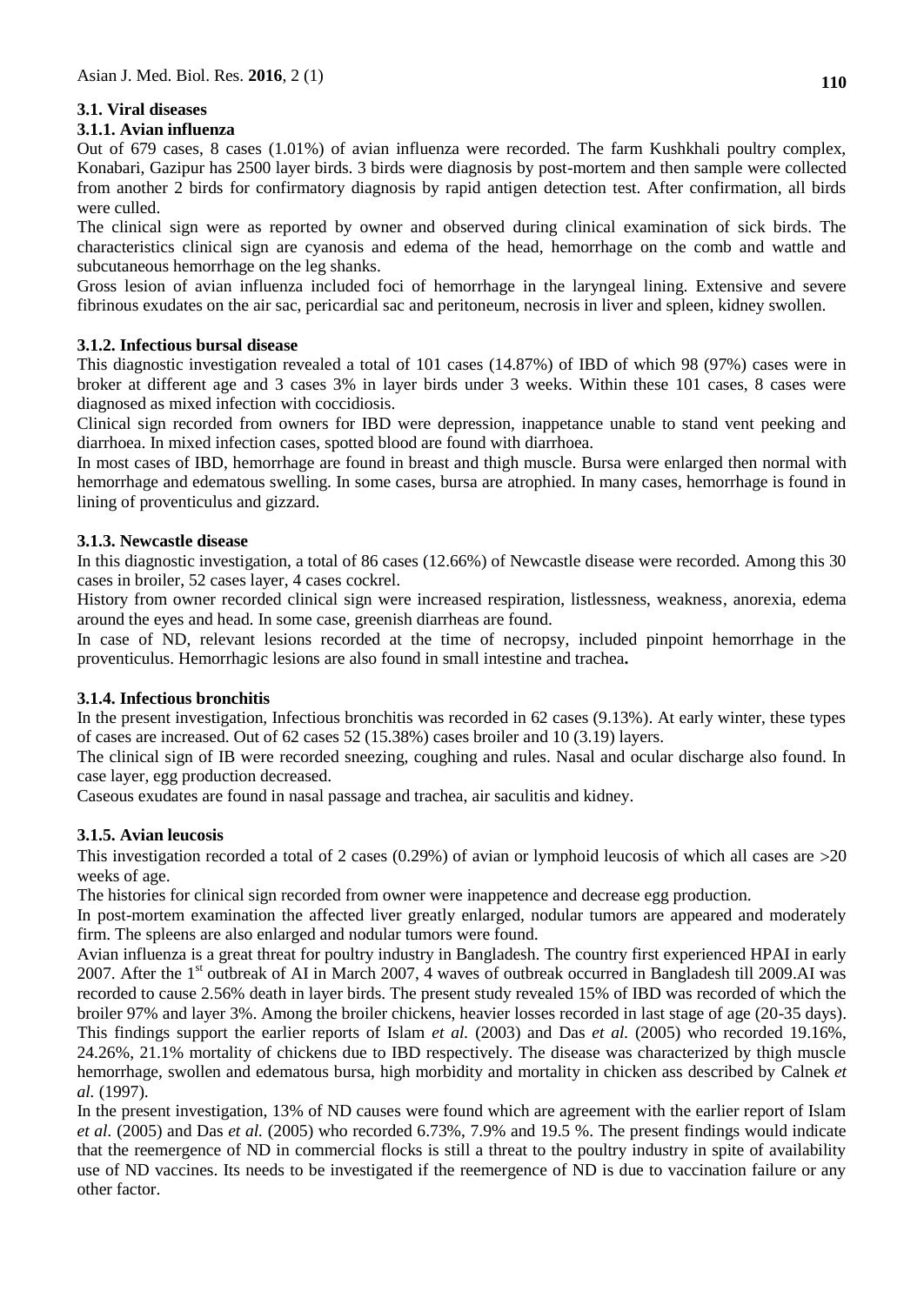# **3.2. Bacterial disease**

## **3.2.1. Salmonellosis**

This pathological investigation revealed a total of 191 cases (28.56%) of salmonellosis of which 72 (21.30%) cases are broiler, 121 (38.69%) layer and 8 (28.57) cases cockrel. Some cases were found as mixed infection with MC complex.

Clinical sign that recorded for salmonellosis were reduced egg production, dullness, anorexia and profuse watery diarrhoea.

In most cases of salmonellosis, liver was enlarged, mottled, with or without white necrotic foci. Spleen was enlarged than normal and whit necrotic foci were found in some cases. In other cases, deformed, degenerated and misshaped ova were found and congested.

## **3.2.2. Fowl cholera**

Out of 15 cases (2%) of fowl cholera were recorded in this diagnostic investigation of which some were pre laying stage and others were laying stage.

Affected birds showed fever, marked depression, anorexia drop in egg production and greenish color diarrhoea. Observed necropsy findings were petechial hemorrhage on the heart, dark colored liver and pin point white necrotic spot over the liver. Hearts were congested in some cases.

## **3.2.3. Collibacillosis**

In this investigation, a total of 57 cases (8%) of colibacillosis were recorded. Beside this, colibacillosis was recorded as complex with mycoplasma. Out of 57 cases of colibacillosis. 26 cases (7.69%), broiler, 21 cases (6.7%) layer and 10 cases (35.71) cockrels.

Relevant clinical sign of colibacillosis included profuse watery diarrhoea, progressive emaciation, anorexia, paralysis and death which were recorded from the owner's statement.

The lesion as recorded at the time of post-mortem, included white to yellowish fibrinous exudates covering the heart and liver, cloudy air sacs, hemorrhagic spot in heart, liver and spleen.

## **3.2.4. Necrotic enteritis**

In this investigation 5 cases (0.74%) of necrotic enteritis were observed of which all of them were layer birds. From owner's statement, the birds were severe depression, decrease appetite, reluctance to move, diarrhea and ruffled feathers.

Necropsy finding were distended small intestine and large amounts of hemorrhage observed in lumen in small intestine.

In case of bacterial disease, the present study, 28.12% of cases of salmonellosis was recorded .This findings support the earlier report of Islam *et al*. (2003) and Das *et al.* (2005) who recorded 6.73%, 24.4%, and 23.2%. The present study, collibacillosis were recorded in 8.39% which is most nearer to others reports.

### **3.3. Mycoplasmal disease**

## **3.3.1. Mycoplasmosis**

In the present necropsy investigation, a total of 74 (10.89%) cases of mycoplasmosis were found in broiler and 46 case (14.7%) in layer and 4 (14.28%) cases in cockrel.

The clinical sign were as reported by the owner were nasal and ocular discharge, swollen head rales anorexia and poor weight gain.

Gross lesion MC complex included catarrhal exudates in nose and trachea, cloudy fibrinous air sacs, fibrinous pericarditis, severe congestion of lungs with extensive fibrosis were found.

10.89% of mycoplasmosis, were recorded in this investigation where earlier report of Saleque *et al.* (2003) recorded 18.3% .In many cases , Mycoplasma-colibacillosis complex which are known as chronic respiratory disease ( CRD) were also found.

## **3.4. Protozoal diseases**

### **3.4.1. Coccidiosis**

In this investigation 42 cases (6.2%) coccidiosis observed of which 22 case (6.5%) broiler and 18 cases (5.75%) layer.

The farmer's statements were blood spot are found on floor in most cases. The birds are dull and listless with dropping feathers.

The caecum was found to be dilated and contain a mixture of clotted blood.